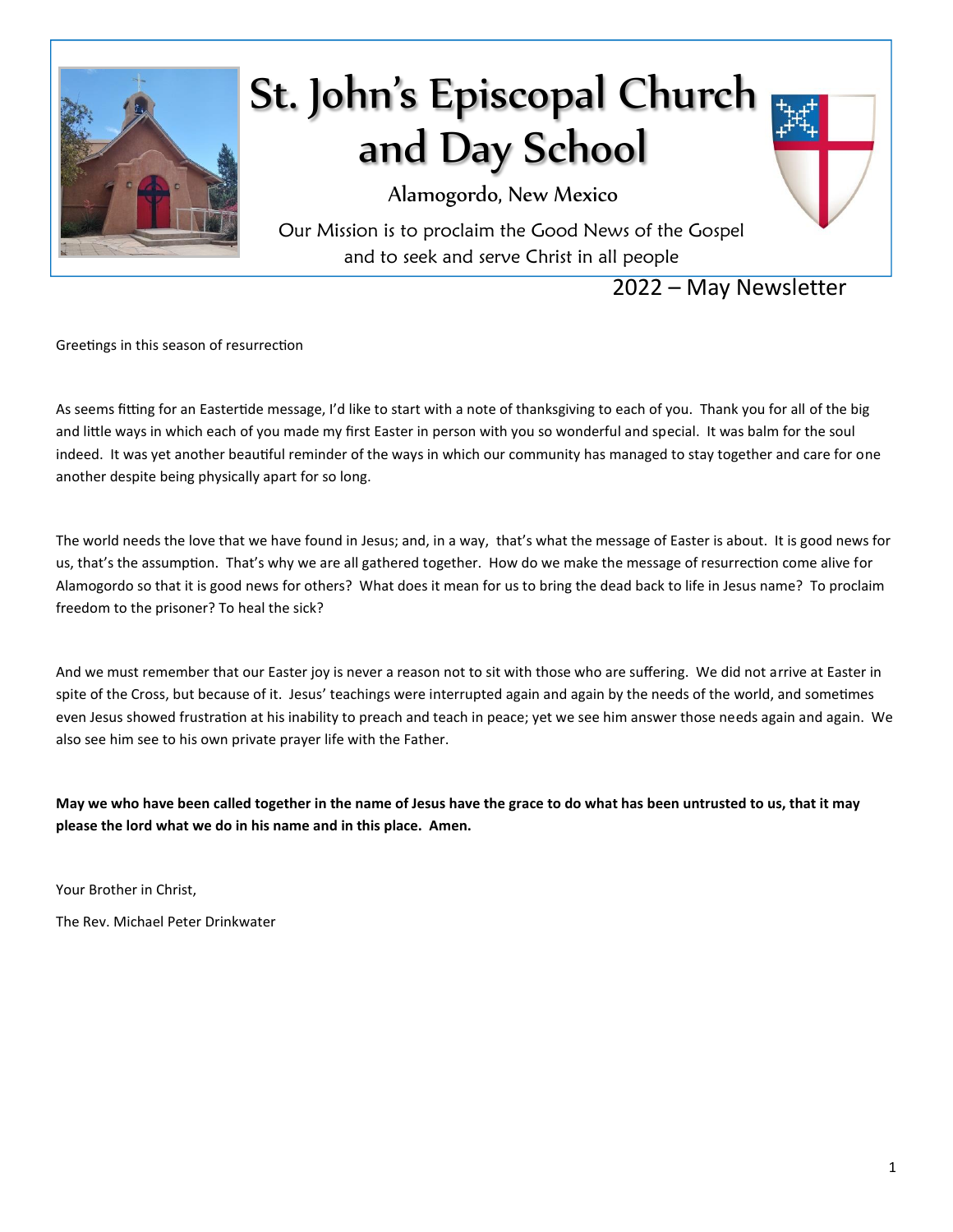# **The Eyes of the Heart, by Nancy Gregory**

I'd like to talk with you a bit about my approach to photography. I call it, The Eyes of the Heart. It is the primary way I express my artistic side, that side that is connected to my soul and the Holy Spirit.

It seems like everyone is a photographer these days. Afterall, we all have cell phones and we've learned how to aim and press the button for a shot. And I'll bet the usual thing we all love to do, right after pressing that button, is to share the photo with family and friends. Sharing the joy, sharing the fun!

While we share much these days in the availability of technology, especially digital technology, we each have a different point of view about what we see, how we see it and what's worthy of a picture. We also have many different reasons for taking a picture.

My reason is to connect with beauty, with creation, with the presence of the Holy Spirit.

I see the Earth telling me her story and I am looking, watching, and learning how to see that story. I see a wide, expansive vista on the horizon, full of many nuances of color, light, and form. And closer in view, I see each small green shoot breaking its way through the hard soil, beginning its journey toward becoming a beautiful flower, a fruit, food for a creature, a seed, or maybe debris to build a nest or nourish the Earth. I feel that I am participating in a cycle of discovery and growth for all of creation.

On the way I feel called to record these impactful moments of my observation, my sometimes emotional and spiritual interaction with the landscape, people, structures, and events. I feel compelled to record and to share.

These photographs are my story. I feel a deep connection to this gorgeous state of New Mexico especially. An inaudible calling to be present, to observe the life forms, to feel the energy, to compose an image that attempts to convey the energy of this place so that others may also be enriched as I am.

Being in the outdoors, hiking and enjoying the landscape have long been among my favorite activities. I find myself getting lost in the world of the camera viewfinder as I look through and compose an image to keep. It is a relaxing feeling of being transported to special places. It is not unusual for me to lose track of time and place as I look through the viewfinder. I am totally engaged in what is there. Suddenly, I can discover a strange sense that my physical being is in a different place. Sometimes I even have been known to continue my hike going the wrong way!

The beauty of the state of New Mexico, the land and all its variety, is just simply captivating to me!

One thing I also enjoy doing is to write a brief story for each image and I post these stories on my website. The stories begin to convey what I felt as I experienced that moment of seeing when I pressed the shutter. These written stories have even begun to evolve into poetry at times, adding an even deeper reaction for me. And maybe for you.

One of my East Coast friends emailed me last night to show her support for a recent show of my photographs in a gallery. She said, "…Oh how wonderful!! I have no doubt that it will be an amazing evening. There is harmony between your passion for nature and your love of photography. People will respond to the intimate beauty which you capture and preserve with your camera. I'm sure it will be a glorious event for all who attend, including yourself..."

Let me leave you with this thought. It comes from the caption that goes with an image I took a few months ago in the Organ Mountains. The image is of a large field of native grass in its winter state, that I saw a while ago during a hike in the Dripping Springs area of the Organ Mountains. It is on my website. I call the image, simply, Golden.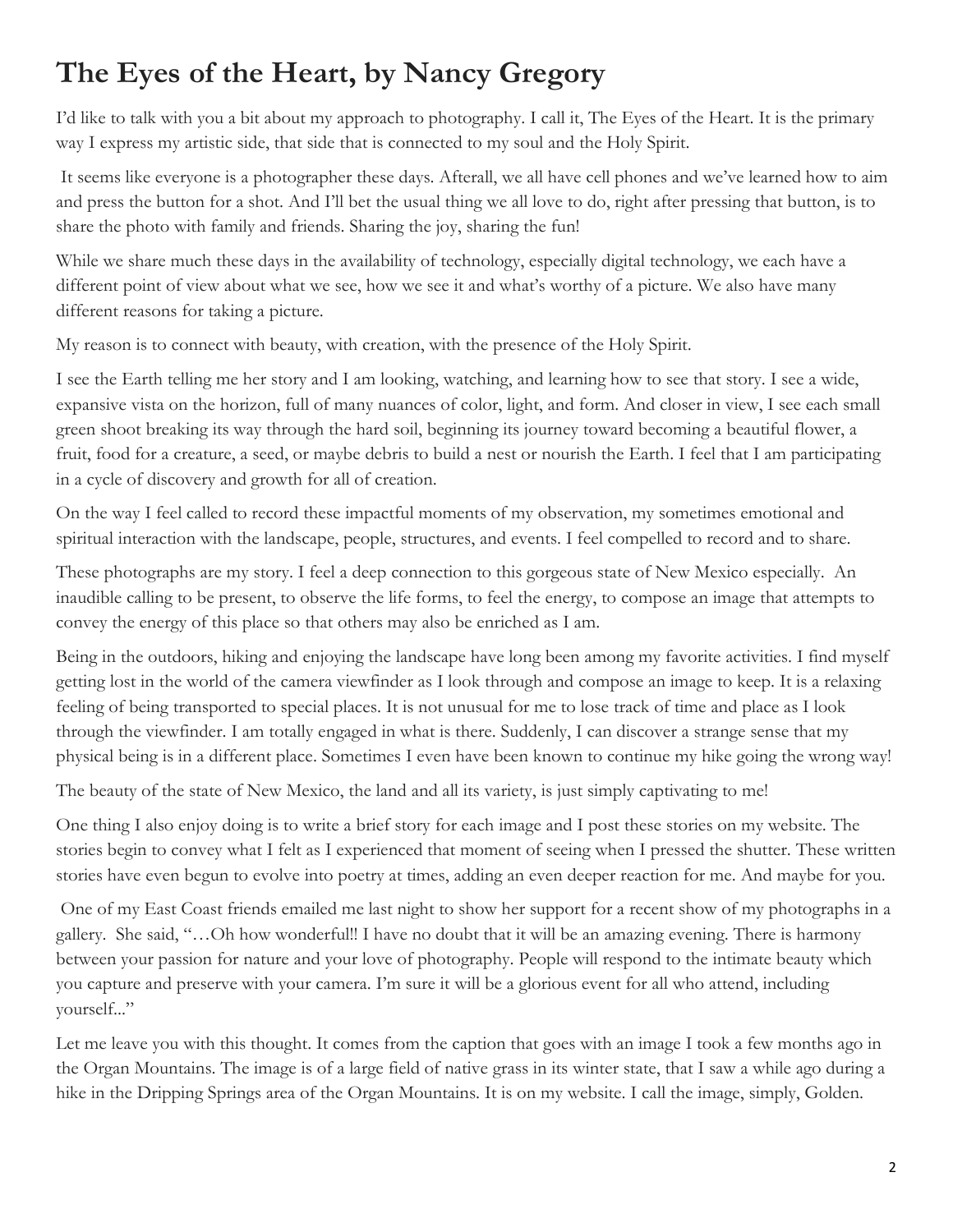The caption I placed under it begins with a quote from the 13th century poet Rumi, "Out beyond ideas of wrongdoing and right doing, there is a field. I will meet you there." I wrote, "Meeting Love/Drinking deeply of Spirit air/Glowing Love."

# **Celebrating Easter with the Pascha Nostrum**

Happy Easter, Dear Ones! For St. John's Playful Prayer Warriors, in this Season of Resurrection we replace our invitatory psalms at Morning Prayer, the *Venite* (Ps. 95:1-7) and the *Jubilate Deo* (Ps. 100) with Thomas Cranmer's beautiful Canticle, the *Pascha Nostrum* found on pp. 46 (Rite I) and 83 (Rite II) of *The Book of Common Prayer* [\(www.bcponline.org\)](http://www.bcponline.org/):

| Alleluia.                                                       |  |  |  |  |  |
|-----------------------------------------------------------------|--|--|--|--|--|
| Christ our Passover has been sacrificed for us; *               |  |  |  |  |  |
| therefore let us keep the feast,                                |  |  |  |  |  |
| Not with the old leaven, the leaven of malice and evil, *       |  |  |  |  |  |
| but with the unleavened bread of sincerity and truth. Alleluia. |  |  |  |  |  |
| Christ being raised from the dead will never die again; *       |  |  |  |  |  |
| death no longer has dominion over him.                          |  |  |  |  |  |
| The death that he died, he died to sin, once for all; *         |  |  |  |  |  |
| but the life he lives, he lives to God.                         |  |  |  |  |  |
| So also consider yourselves dead to sin, *                      |  |  |  |  |  |
| and alive to God in Jesus Christ our Lord. Alleluia.            |  |  |  |  |  |
| Christ has been raised from the dead, *                         |  |  |  |  |  |
| the first fruits of those who have fallen as leep.              |  |  |  |  |  |
| For since by a man came death, *                                |  |  |  |  |  |
| by a man has come also the resurrection of the dead.            |  |  |  |  |  |
| For as in Adam all die, *                                       |  |  |  |  |  |

Our current 1979 BCP mandates its use in Easter week, but allows it throughout the Easter season at Morning Prayer. It may also be used as an alternative to the *Gloria* in the Easter Vigil Eucharist, though it is not normally authorized for use in other liturgies or at other times. The Canticle consists of three New Testament anthems beautifully stitched together: 1 Corinthians 5:7-8, portraying the death and resurrection of Jesus Christ as the Christian Passover; Romans 6:9-11, Paul's magnificent treatise on Baptism, death, and resurrection; and 1 Corinthians 15:20-22 asserting that the triumph of Christ has overcome the sins of Adam. Even if you do not pray the Daily Office on a regular basis, incorporating the *Pascha Nostrum* into your morning prayers is a wonderful way of continuing to celebrate the Easter season.

Soli Deo Gloria, with joy and prayer, David-Luke BSG

*From Marion Hatchett's Commentary on the American Prayer Book*. New York: Seabury Press, 1980.

 **so also in Christ shall all be made alive. Alleluia.**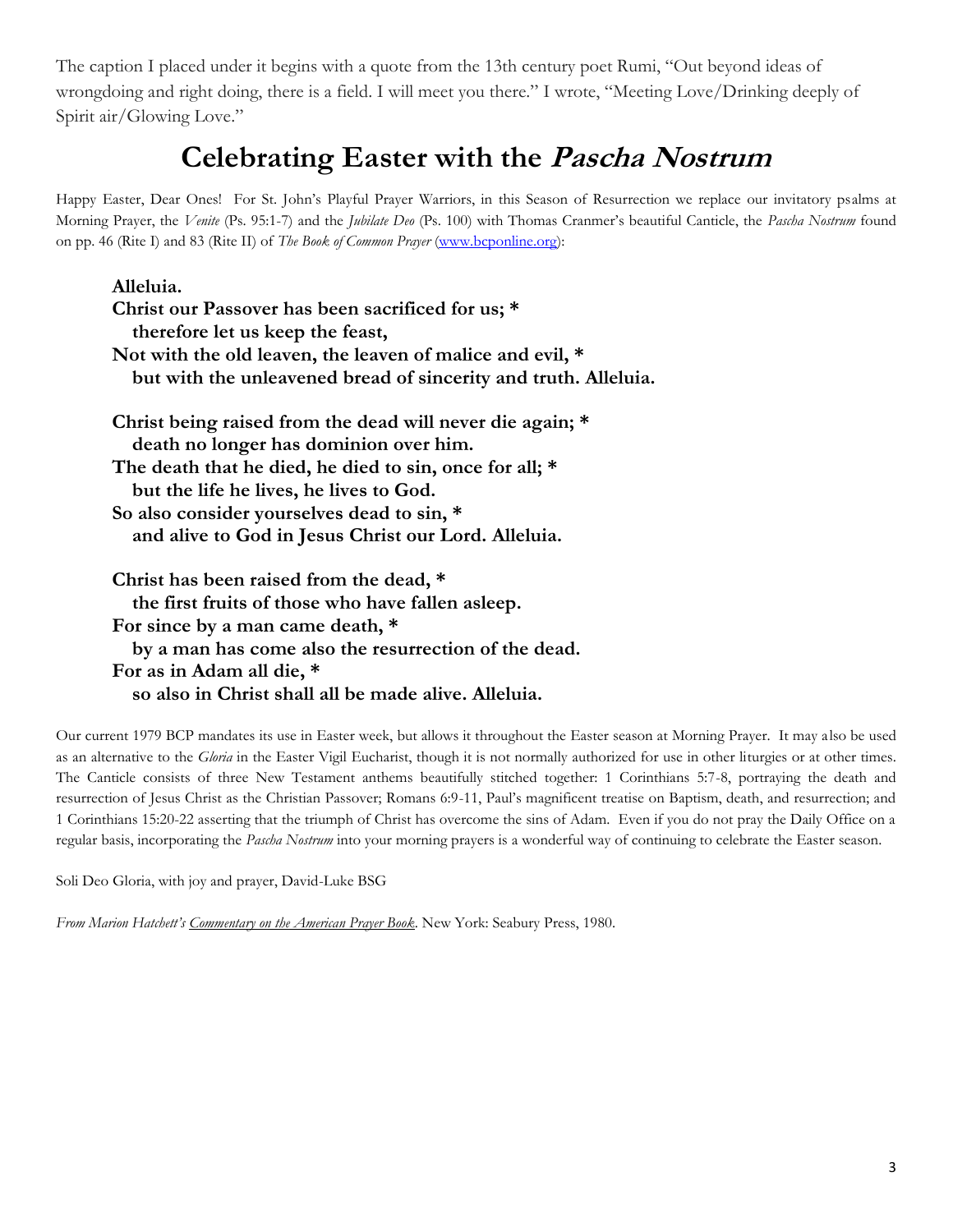#### **BOUNDARIES**

An ode to an almost traffic ticket

Lord

You set the seas, the seas You set. And so they stay from then, for now, to yet. And so You say: "John: 55 and no more! The banks, the sides, the shore."

But me not be the sea.

And so I flew beyond the bound to 72

(Perhaps above, at least around).

But God, by grace ahead You went:

A warning given, no ticket sent!

So thank You, Lord (and Officer Eshom).

From now may me like the sea become.

Well, while I meant what I said I certainly have fallen far short of the goal. I would characterize myself as usually a passive rather than active scofflaw – someone who simply didn't care to notice the speed limit as opposed to noticing and then ignoring.

But those of you who know me well know that I could never get away with anything – particularly an unfulfilled vow (and honestly, I'm glad).

So last week it cost me \$91 for going 55 in a 40 zone!! Ladies and gentlemen, boys and girls, my awareness of and compliance with traffic signs has increased exponentially. And I'm glad.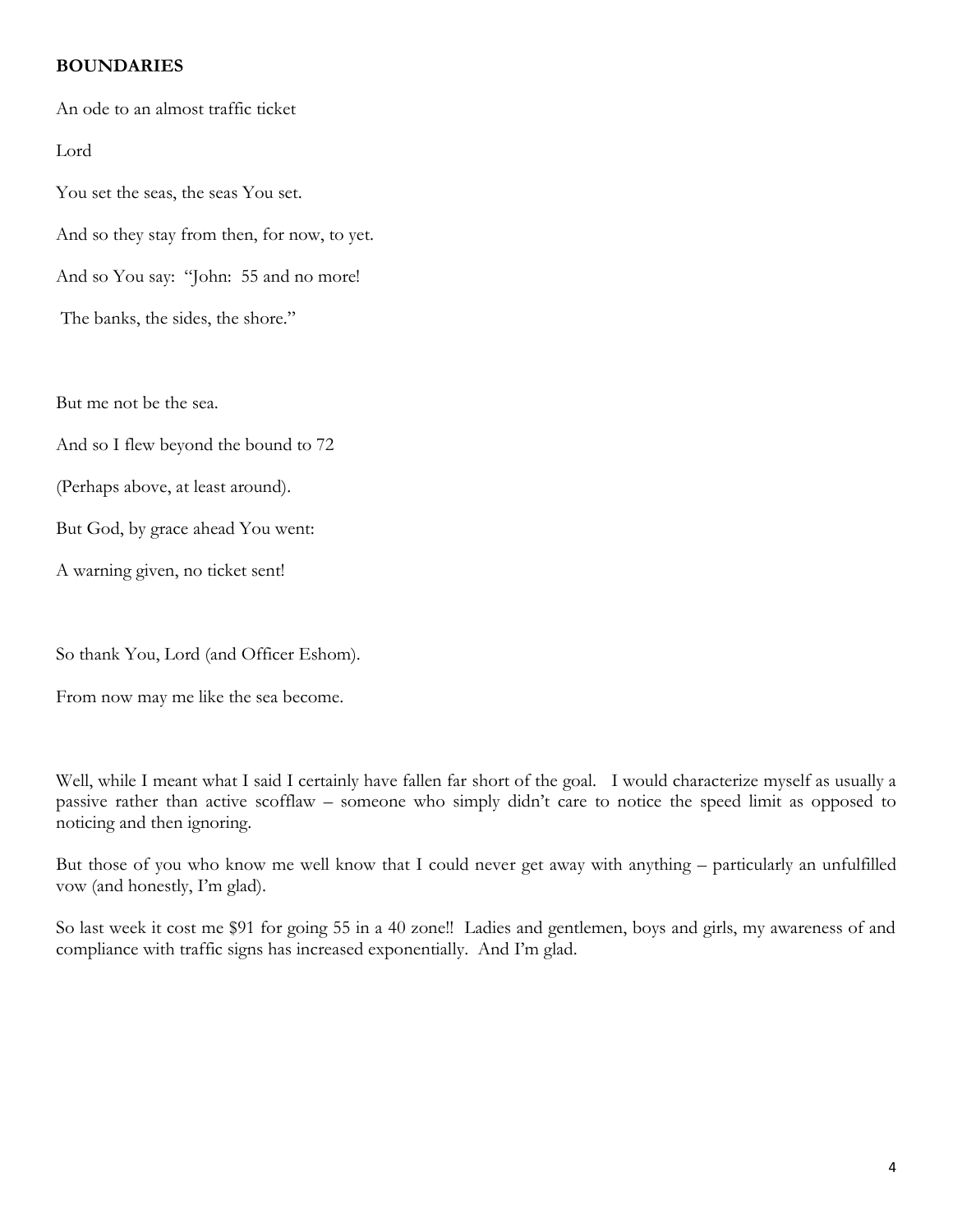#### **BLESSING BAG/BORDERLAND MINISTRIES**

#### **FOR MARCH 2022**

#### **BLESSING BAGS: COMMMUNITY KITCHEN**

**MALE:** 0 NONE NEEDED

**FEMALE** : 14

#### **BORDERLAND BLESSING BAGS**

MALE: 18

FEMALE: 15

#### **MARCH DONATIONS FOR BORDERLAND BULKY ITEM MINISTRY WERE AS FOLLOWS:**

**Men:** 12 pairs of socks, 6 pairs underwear and 6 tee shirts

**Women:** 26 underwear, 22 pairs of socks (variety), bras and camisoles

**Girls**: 20 pairs of socks and 34 pairs underwear

**Boys:** 20 underwear and 10 shirts

#### **BLESSING BAG/BORDERLAND MINISTRIES**

**FOR APRIL 2022**

#### **BLESSING BAGS: COMMMUNITY KITCHEN**

**MALE: 0**

**FEMALE : 12**

**BORDERLAND BLESSING BAGS**

**MALE: 29**

**FEMALE: 20**

#### **APRIL DONATIONS FOR BORDERLAND BULKY ITEM MINISTRY WERE AS FOLLOWS:**

**Men: 12 pairs of socks, 6 pairs underwear and 6 tee shirts**

**Women: 16 underwear, 72pairs of socks (variety), bras and camisoles (variety) 7**

**Girls: 12 pairs underwear, camisoles 5**

**Boys: 20 pairs socks**

**Thanks to your donations, we now have a bulky item ministry for Borderland that includes children's clothing (i. e. socks, underwear and tee shirts)! These are items come packaged and are not included in the Blessing Bag itself.**

**I am humbled by your generosity in supporting this ministry. God bless you all! – Sharon Kelman**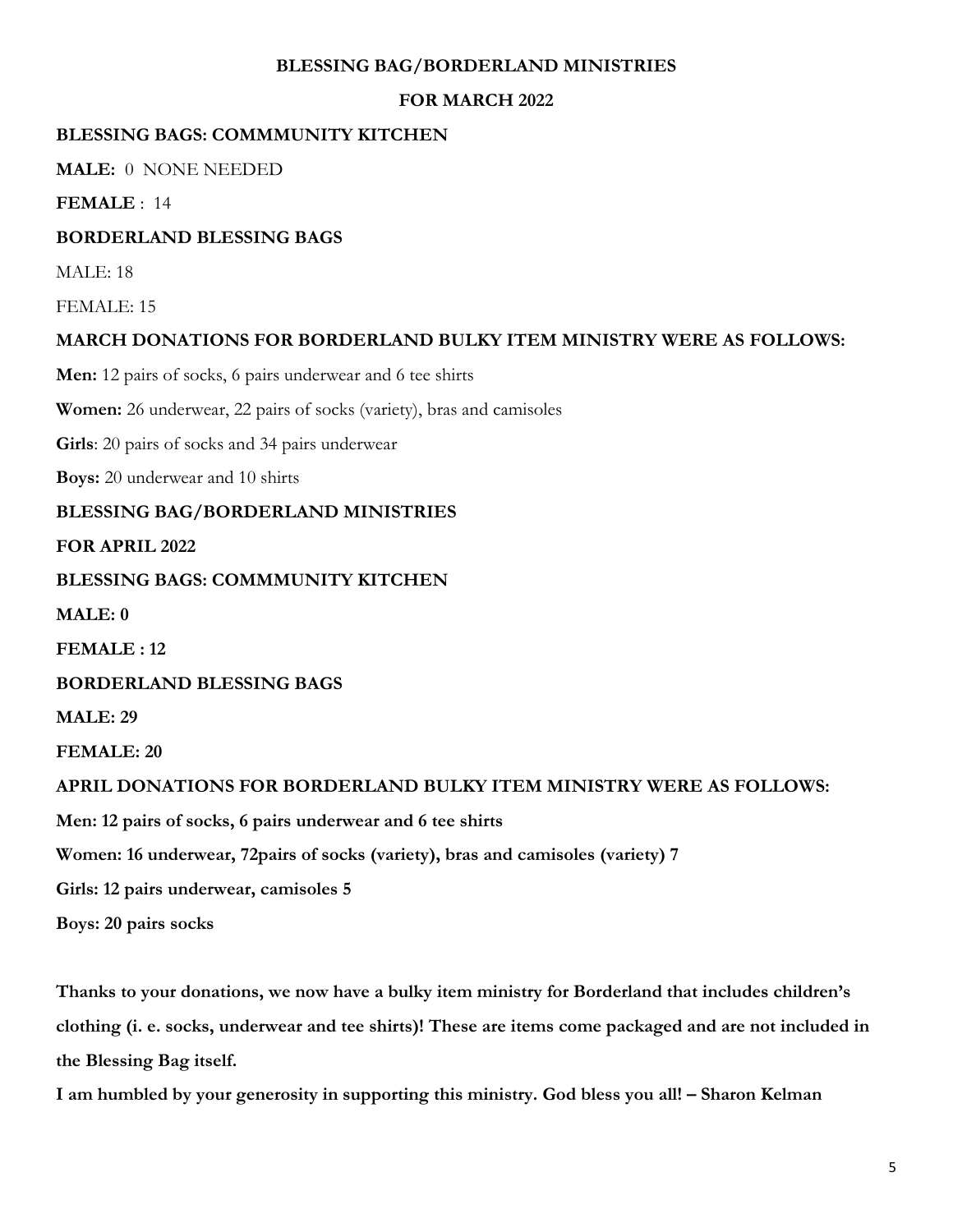# **Schedule of Sunday Readings**

| Date | Old Testament            | Psalm     | Epistle                         | Gospel        |
|------|--------------------------|-----------|---------------------------------|---------------|
|      | 1-May Acts 9:1-6, (7-20) | Psalm 30  | Revelation 5:11-14              | John 21:1-19  |
|      | 8-May Acts 9:36-43       | Psalm 23  | Revelation 7:9-17               | John 10:22-30 |
|      | 15-May Acts 11:1-18      | Psalm 148 | Revelation 21:1-6               | John 13:31-35 |
|      | 22-May Acts 16:9-15      | Psalm 67  | Revelation 21:10, 22-22:5       | John 14:23-29 |
|      | 29-May Acts 16:16-34     | Psalm 97  | Revelation 22:12-14,16-17,20-21 | John 17:20-26 |

#### **Rota**

| Date | Sundav          | Reader - 8:00        | Reader - 10:15 | Preacher                          | Altar Guild |
|------|-----------------|----------------------|----------------|-----------------------------------|-------------|
|      | 1-May Easter 3  | <b>Joyce Summers</b> | Sharon Kelman  | The Rev. Michael Peter Drinkwater | Henchar     |
|      | 8-May Easter 4  | John Shipe           | Nancy Gregory  | The Rev. Michael Peter Drinkwater | Elliott     |
|      | 15-May Easter 5 | Randy Burroughs      | Sharon Kelman  | The Rev. David-Luke Henton, BSG   | Kelman      |
|      | 22-May Easter 6 | John Shipe           | Nancy Gregory  | The Rev. Michael Peter Drinkwater | Henchar     |
|      | 29-May Easter 7 | Joyce Summers        | Sharon Kelman  | The Rev. Michael Peter Drinkwater | Van Vliet   |

# **Community Kitchen Schedule**

| May 3  | St. Joseph's            |
|--------|-------------------------|
| May 10 | $49th$ Medical Group    |
| May 17 | Christ Community Church |
| May 24 | First Presbyterian      |
| May 31 | St. John's              |

# **ANNOUNCEMENTS**

# **Blessing Bag Ministry**

Blessing Bags contain **travel** size items (i.e. hand sanitizer, small note books, toothbrush, toothpaste, pens, pencils, shampoo, deodorant, granola bars, soap, tuna/cracker packs, underwear, socks etc). We place several of the items in a gallon storage bag and distribute them to those in need. Currently, we are working closely with COPE and local partners in addition to Rio Grande Borderland Ministries.

If you are interested in helping in this ministry, please contact Sharon Kelman at 757 718 9451 or email ke4zia@gmail.com. You may bring any items you purchase to the church and deposit them in the bag that is located in the Narthex any Sunday.

## **Brotherhood of St. Andrew Bible Seminar**

The Brotherhood is a group of men who engage in the study of scripture and service. We currently meet each Saturday morning at 10:00 a.m. for a Bible seminar in the Parish Hall. All men and women from the community with an interest in the study of scripture are invited to attend.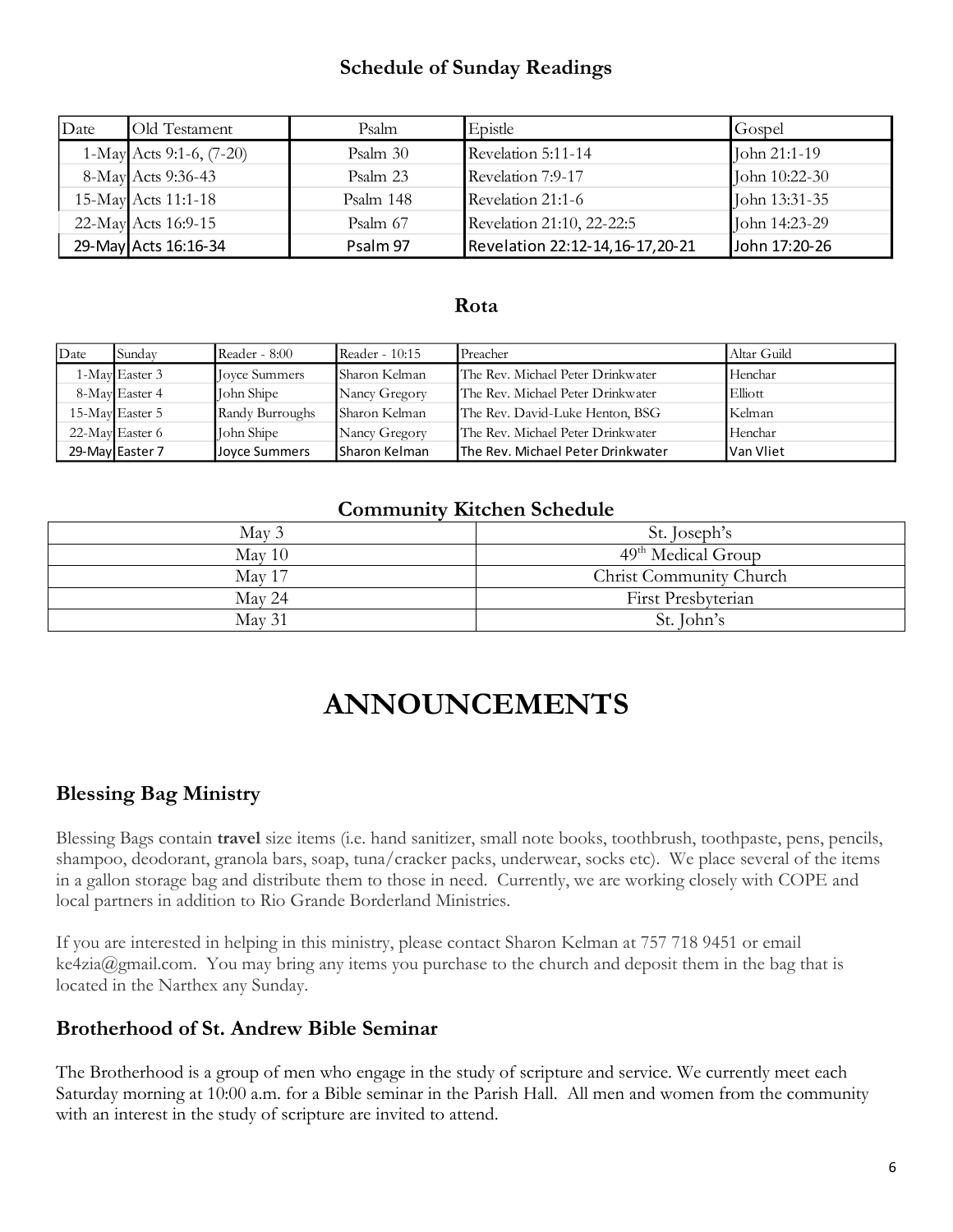# **Birthdays and Anniversaries in May**

## **MAY BIRTHDAYS;**

Boogie (5/9), Lilah (5/17), Joyce (5/19) and Susan (5/19) Happy Birthday to all!

#### **MAY ANNIVERSARIES:**

Dottie and Chuck (5/31) Happy Anniversary!

## **Caring card ministry**

I would like to thank everyone who has donated cards, stamps and stickers to this ministry. We would like to help you celebrate **ALL** occasions. So, if you haven't signed up on our birthday (we just need month and day-**NO YEARS**) and anniversary lists, please do so. If you know of someone who may enjoy receiving one of our cards, please let me know. The sign- up sheets are on the table in the Narthex. If you prefer, you may contact me directly: Sharon Kelman email: ke4zia@gmail.com or 757-718 9451 call or text.

## **Pet Prayer Chain**

Many people in our congregation have pets. We all love our pets. They are part of our family. When they are sick, elderly or lost, it is a comfort to know that our church family is praying for them as well as us. If you have or know of a pet that could benefit from our ministry, please let David-Luke or Nancy know.

## **Daily Office**

Morning Prayer is offered Monday through Friday at 8:00 a.m. Evening Prayer is offered Monday through Friday at 4:00 p.m.

Links to these services can be found on the website. The service is also streamed to our Facebook page when technology allows.

## **Formation Hour**

Join us on Sundays at 9 for our Bible Study on Numbers. Been to a lot of bible studies? None? All are welcome.

## **Prayer Shawl Ministry**

Do you knit or crochet? Are you interested in doing it as part of an ongoing spiritual practice that gives back to the community? If you are and would like more information, like patterns or prayers, please contact Joyce at joycesummers@mac.com